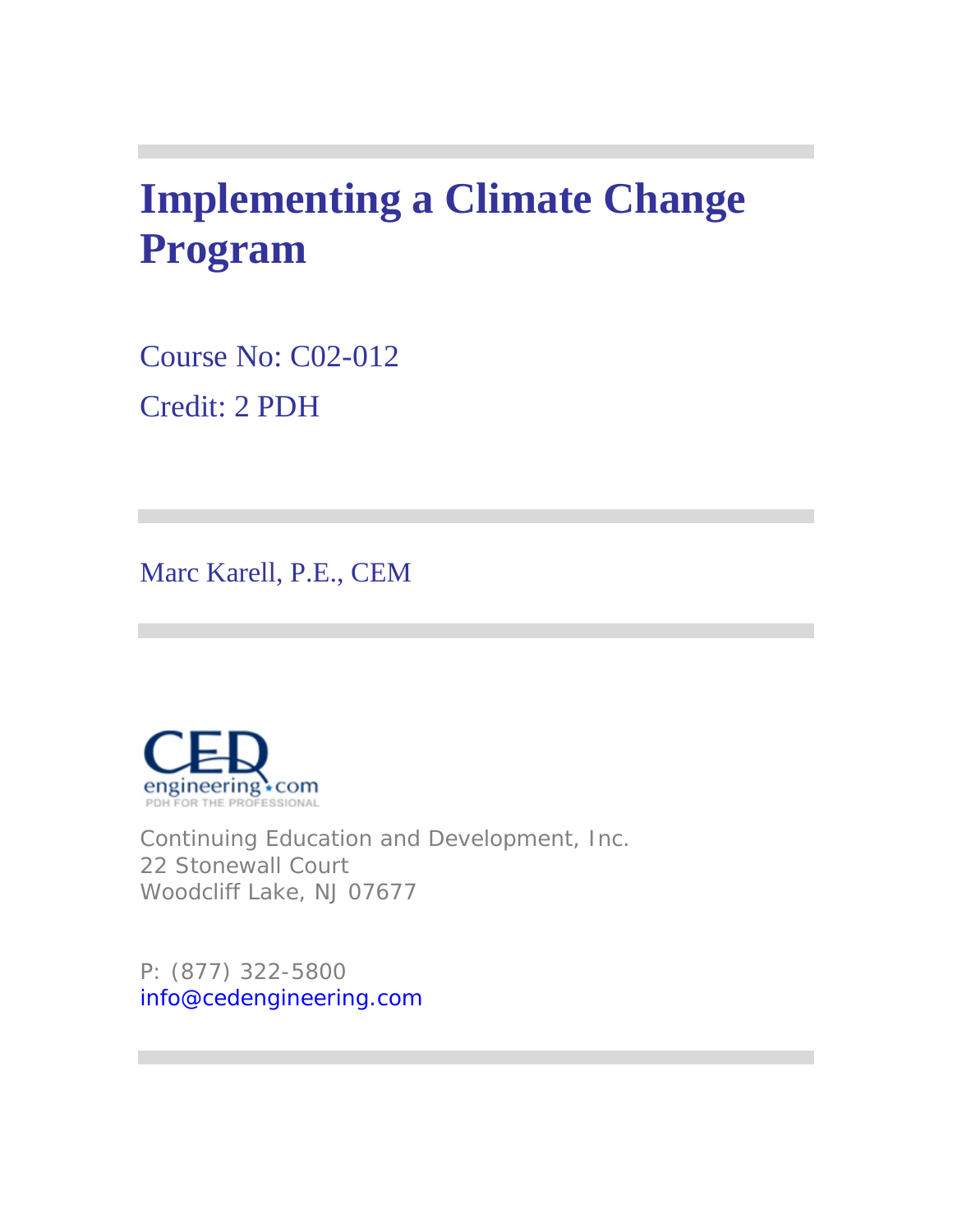# **IMPLEMENTING A CLIMATE CHANGE PROGRAM**

#### **BACKGROUND**

Climate Change is a major buzzword in the media, among politicians, and the public these days. The findings of the Intergovernmental Panel on Climate Change (IPCC) of the United Nations regarding the likelihood of physical disaster if global changes in climate continue has brought this issue to the forefront. Movies and other public showings about climate change have made this a major issue. People across the globe have expressed concern and are demanding that governments address this issue. As often happens, government reacts to demands for action on an environmental problem by putting pressure or promulgating rules impacting industries. Consequently, it is the engineer that must lead the way to make progress at the corporate level.

What is causing this change in our climate? Although there is some reasonable dissent, a large majority of scientists who study climate change believe at least a significant portion of the problem is related to significant increases in greenhouse gas (GHG) emissions from manmade sources in the past century. GHGs are a group of compounds found in the atmosphere and are capable of absorbing infrared radiation emanating from the earth's surface. These rays would normally travel through the atmosphere and subsequently to outer space. See Figure 1 below for an illustration. There has always been a balance between losing the radiation and keeping the energy in the atmosphere given the longterm stable levels of these compounds. However, atmospheric concentrations of GHGs have risen in the last 125 years in parallel with the industrial revolution and the proliferation of the automobile and the global temperature rise.

Figure 1 - Illustration of the Greenhouse Effect



# from the Pew Center on Global Climate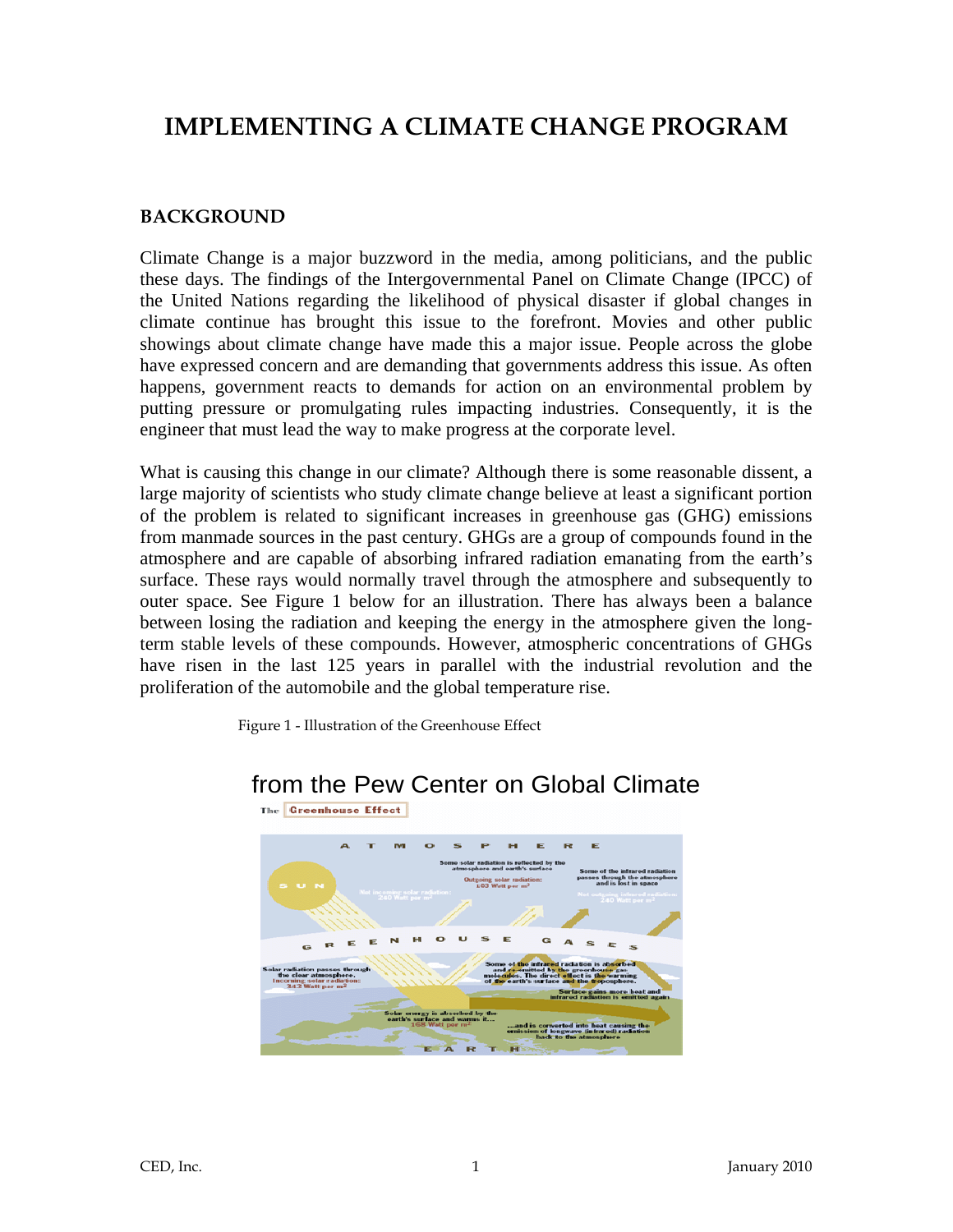#### **THE RESPONSE TO CLIMATE CHANGE IN THE U.S.**

Given the global nature of the climate change problem, the United Nations has attempted to find a global solution through the Kyoto Protocol, which went into effect in 2005. The U.S. has not ratified the Protocol and there are currently no federal rules pertaining to GHG emissions, although a regional initiative in the Northeast went into effect in 2009.

Many forward-thinking U.S. firms are developing climate change programs, as they recognize that this as not just another environmental compliance program, but a unique program with core business values that will benefit any firm. These firms recognize the cost savings from energy reductions, the possibility of qualifying for sellable credits, the evaluation and reduction of different climate change risks, and the relationship between climate change and corporate image and product development.

Climate change is a core business area, beyond just Environment, Health & Safety (EH&S). Other departments influenced by climate change are Manufacturing, Engineering, Energy, Legal, Communications, Financial, Risk Analysis, Product Development, and Operations. Decisions concerning climate change will impact these departments. Here are eight ways a robust climate change program will benefit the bottom line of a firm, not just another compliance program.

#### **1. Reduce Expenses and Make Money**

Climate change can become a catalyst for reducing significant expenses. Reducing GHG emissions most commonly occurs by reducing fossil fuel combustion and electricity usage. Given the high price of fuel and electricity these days, such projects will also result in significant cost savings. Just as important, a long-term reduction of fuel use will cushion your company from the sudden spikes in energy costs and availability that have occurred in recent years and will occur in the future. This is important as expense stability is a major issue for companies. While an energy audit for many firms may not be a high priority item, the teaming of this with significant GHG emission reductions may make it a higher priority.

In addition, verified reductions of GHG emissions can result in credits that your firm can own and sell on the market for revenue. In the U.S., this would occur on the voluntary market which has become more robust in recent years. In other countries, projects resulting in GHG emission reductions could be tied to Clean Development Mechanism (CDM) and other programs through the Kyoto Protocol.

#### **2. Create New Products and Sell More**

Studies have shown that a growing number of global consumers are using the environmental perception of a company or product as a factor in making purchasing decisions. Some evidence exists that U.S. consumers are moving in this direction too. Therefore, many companies are marketing to demonstrate how "green" they or their products are. A consumer backlash on what is "environmentally friendly" plus new Federal Trade Commission rules concerning "green" claims, means that a company must be careful in what it claims. Claims must be truthful and specific. An advantage of a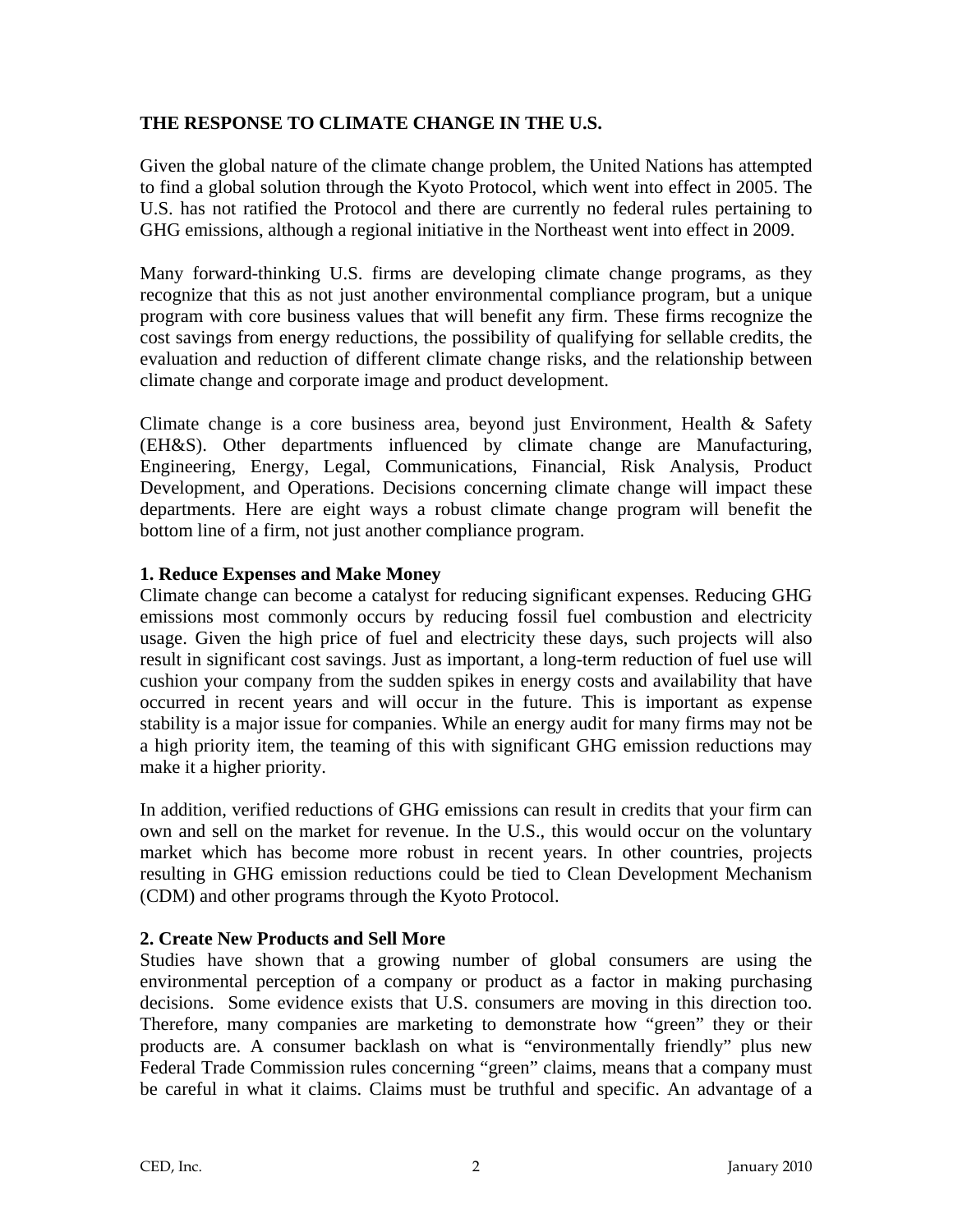climate change program is its specificity for measuring environmental progress. If a company can demonstrate a reduction in GHG emissions of a certain percent or quantity, then the company can undeniably demonstrate something positive for the environment. Therefore, a climate change program can provide verifiable data to help sell your products more effectively, adding to the bottom line.

Like any new business opportunity, climate change offers possibilities to firms that are open to new ideas. Toyota with its Prius and GE with its EcoImagination program are examples of firms using the recognition and demand of climate change to produce and market products. EcoImagination is merely the repackaging of existing GE products showing off their positive environmental impacts. Sales of these products doubled to \$20 billion in a short period once they were repackaged as environmentally friendly.

#### **3. Impress Customers and Suppliers**

Some companies are now requiring their suppliers provide specific information about the GHG emissions of their products along with the product life cycle. For example, Wal-Mart, the world's largest retailer has asked suppliers of several major product lines to supply such "life cycle analysis" (LCA) information, which, when finalized and verified, will be offered to customers for information. Tesco, the UK's largest retailer, has a longterm goal to attach a GHG "label" to every product it sells. Therefore, a climate change program resulting in reductions of or minimization of GHG emissions will likely help in the selling of products.

In addition, some companies are requiring their suppliers to implement minimum energy or other GHG minimizing practices as a condition of purchase. Implementing a systematic climate change program and successfully minimizing GHG emissions will show your customers and suppliers that your company is being proactive, and consequently, gain a competitive edge.

#### **4. Raise Employee Morale**

Employee morale and longevity are recognized as critical issues for continued company success in a competitive market. The cost of lost productivity and finding and training the replacement of a valued employee is quite high to companies. While reducing turnover and having a motivated workforce seem like peripheral business factors, these items influence both short-term bottom line and long-term growth.

Companies have reported that in many cases their employees have a new zeal and devotion to the workplace once they have realized that their employer has invested in or become aware of corporate climate change and sustainability programs. Employees of such companies have come to believe that their employer is dedicated to a greater good, and consequently, have become more loyal and productive workers.

In addition, a number of recent studies have shown that implementing building upgrades to meet Leadership in Energy and Environmental Design (LEED) standards from the US Green Building Council (USGBC) will likely result in an increase in productivity and reduction in sick days, good for both the company bottom line and employee satisfaction.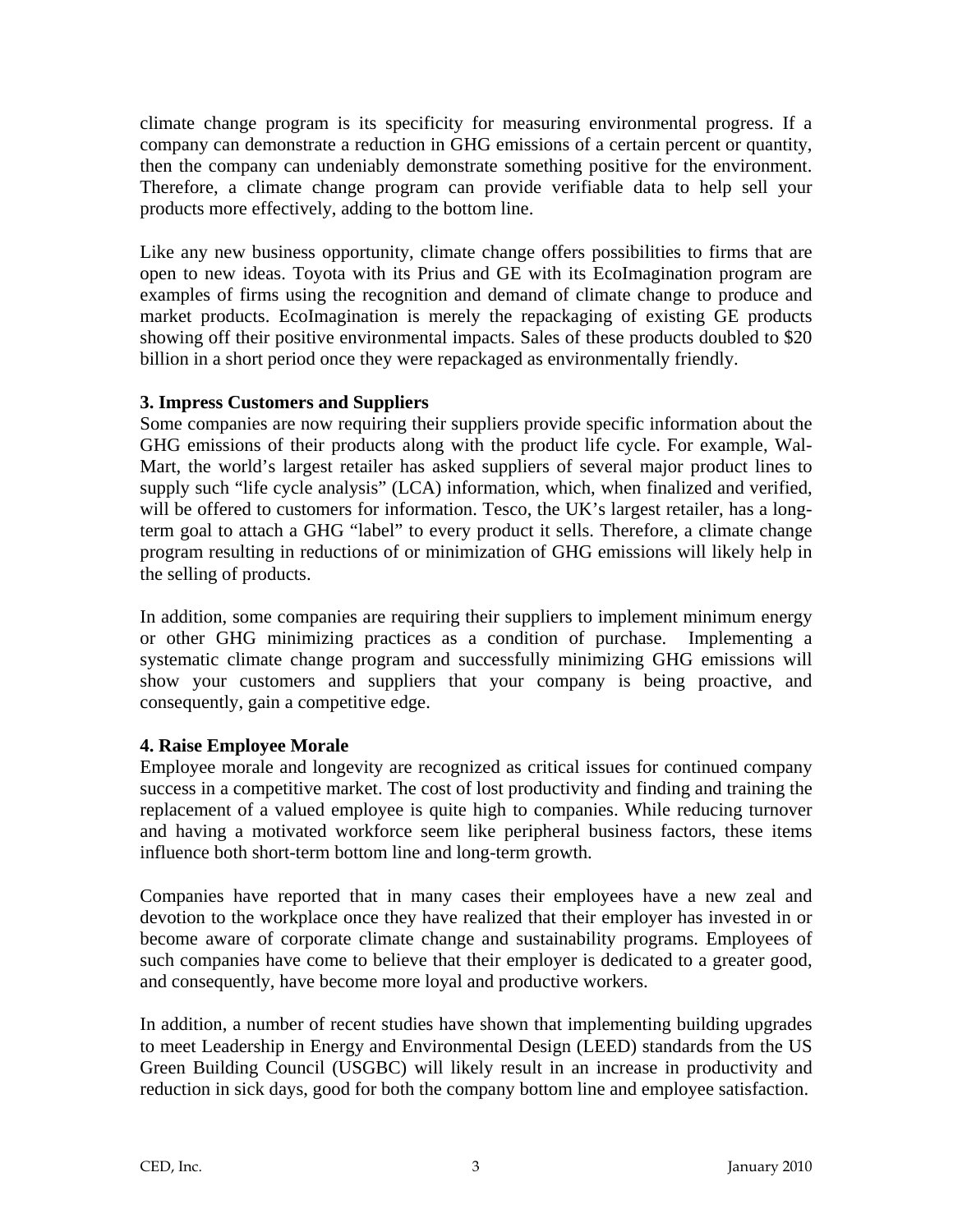#### **5. Fast-track Future Projects**

Company environmental programs can help defuse conflicts with advocacy groups. As was seen in 2007 in the proposed buyout of TXU power plants, a climate change program was a major factor in the acceptance by environmental groups of a proposed expansion, including the construction of new coal-fired power plants. A number of environmental groups agreed to support this expansion because of the assurance that a robust, long-term climate change program would be in place with distinct, measurable goals.

#### **6. Improve Efficiency**

A climate change program with GHG emissions reduction targets can best be achieved by improving operational efficiency throughout a firm's general business. This can be achieved by evaluating the entire product cycle, from the handling of raw materials to transportation of raw materials to the plant to delivery of the product to the customers, as well as evaluating the actual manufacturing process. While many companies say they are in favor of improved efficiency, these programs and activities are often set aside to achieve other short-term goals. Climate change and achieving GHG emission reductions can be used as the catalyst for such programs which will benefit the long-term health of the company.

#### **7. Evaluate Climate Risks**

The majority of scientists in the field globally has forecast many potential grave dangers associated with climate change, such as rising global temperatures, rising sea levels, more frequent and violent storms, and severe draughts. How would these physical impacts affect the way you conduct business should some of these dangers manifest themselves? For example, if your company operates a critical manufacturing plant on an island, how would your bottom line be impacted by the purported greater risk of being severely damaged by a major storm? What if you don't even own that plant, but depend on a raw material it produces? Should greater flooding and storms occur, how would that affect your transportation systems, moving products around the world?

In addition, what are the financial risks revolving around climate change? What would be the long-term effects of hotter weather, more people afflicted with tropical diseases, and long-term water shortages on people's standards of living and consumer confidence in your products?

Finally, there are dynamic changes ahead in terms of climate change regulations, from the global rules that will replace the Kyoto Protocol beginning in 2013 to regional (i.e., Europe) and national rules, including in the U.S.

A climate change risk program can delve deeper into questions involving these physical, financial, and regulatory risks and allow your company to be prepared early in the process to make the proper investments to minimize these risks and even turn risk into opportunities. Also, evaluating and mitigating risks will help you meet SEC and other disclosure requirements to your shareholders and appeasing them, as many of them are expressing concerns about climate change at shareholder meetings.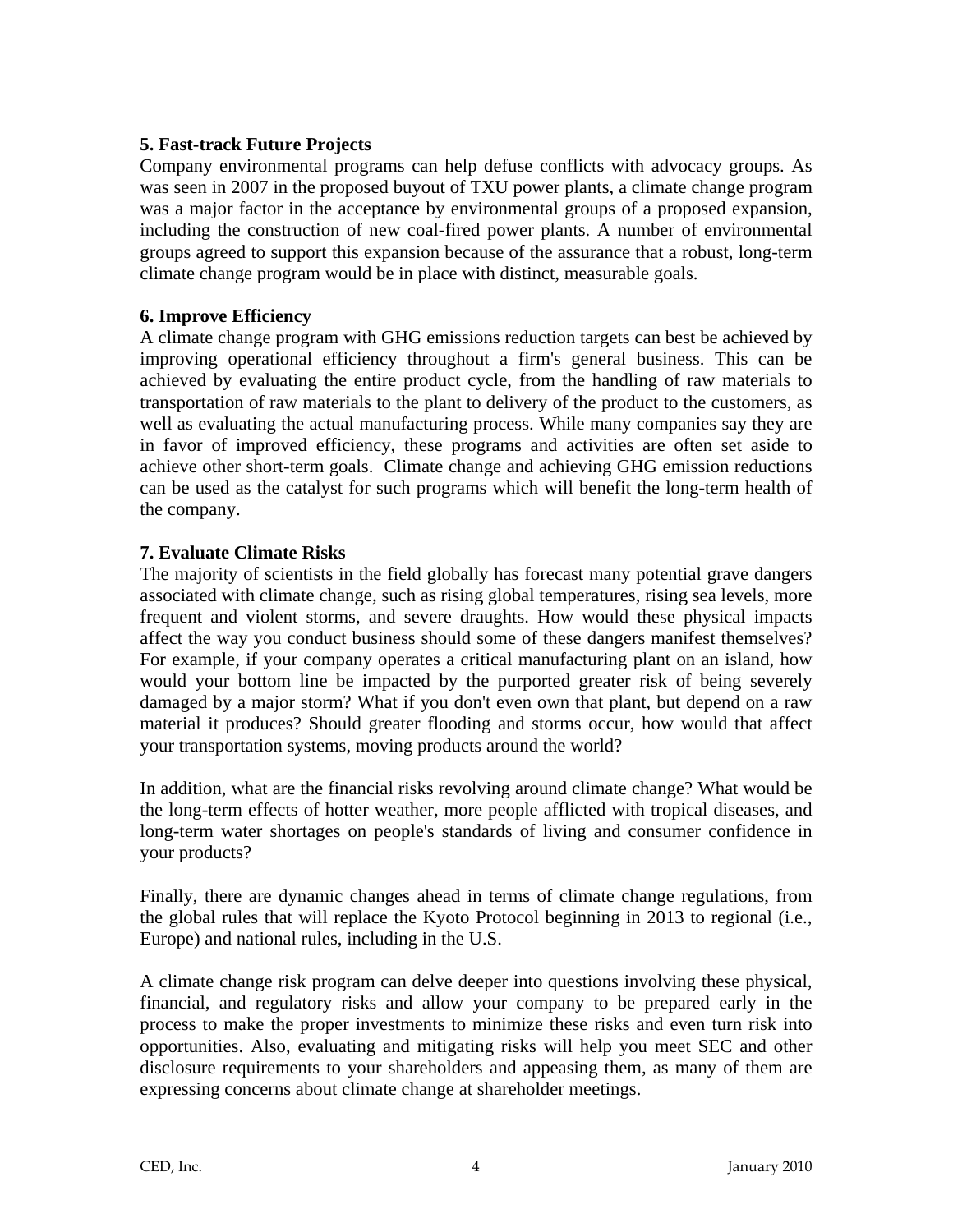#### **8. Prepare for Regulation**

Negotiations have begun to have in place a new global agreement for GHG emission reductions to be in place when the Kyoto Protocol expires at the end of 2012. Undoubtedly, the new international agreement will be more comprehensive than the current one, covering more industries and operations in more nations and will be more stringent in terms of GHG emission reduction goals.

In the U.S., President Barack Obama's administration and even some Republicans have openly stated that they favor federal "cap and trade" GHG legislation. The USEPA is preparing to administer a future national program, and has already issued national rules requiring the estimation and annual reporting of greenhouse gas (GHG) emissions. Although not official, the USEPA has indicated that any federal program will likely contain an "early action reward" program to encourage companies to implement productive climate change programs now rather than wait for the legislation to be finalized. Although the nature of the program is unknown and has not been published, it will likely cover actions undertaken at this time.

Having a climate change program will put your company in a better position to prepare for any future international and federal rules that may impact you. This will save your company costs to prepare for compliance and can be used as an opportunity to prosper over your competitors. In addition, with your own climate change program, your firm will be in a better position to advocate for rules that reward your prior efforts in a greater way.

# **INITIATING A CLIMATE CHANGE PROGRAM**

So you have decided to establish a Climate Change program. What are the crucial initial steps?

#### **1. Establish a Climate Change Infrastructure**

A climate change program established by one person or one department is unlikely to succeed because of the many business areas (discussed above) that are influenced by climate change. If decisions are made without the cooperation of many or all of these groups, then opportunities for gain will be lost.

A committee or group should be formed to plan, implement, and monitor a climate change program. Participants should include representatives from diverse groups influenced by climate change, such as Environmental, Health & Safety Operations, Engineering, Legal, Risk Analysis, Finance, Communications, Product Development, and others. Of course, in the real world it is difficult to get representatives of such groups to even get together, or to agree on a direction and course of action. To get these diverse groups to work together, leadership from the top – even at the CEO level - is critical. Such leadership needs to demand concrete actions and progress reports by the group within reasonable dates.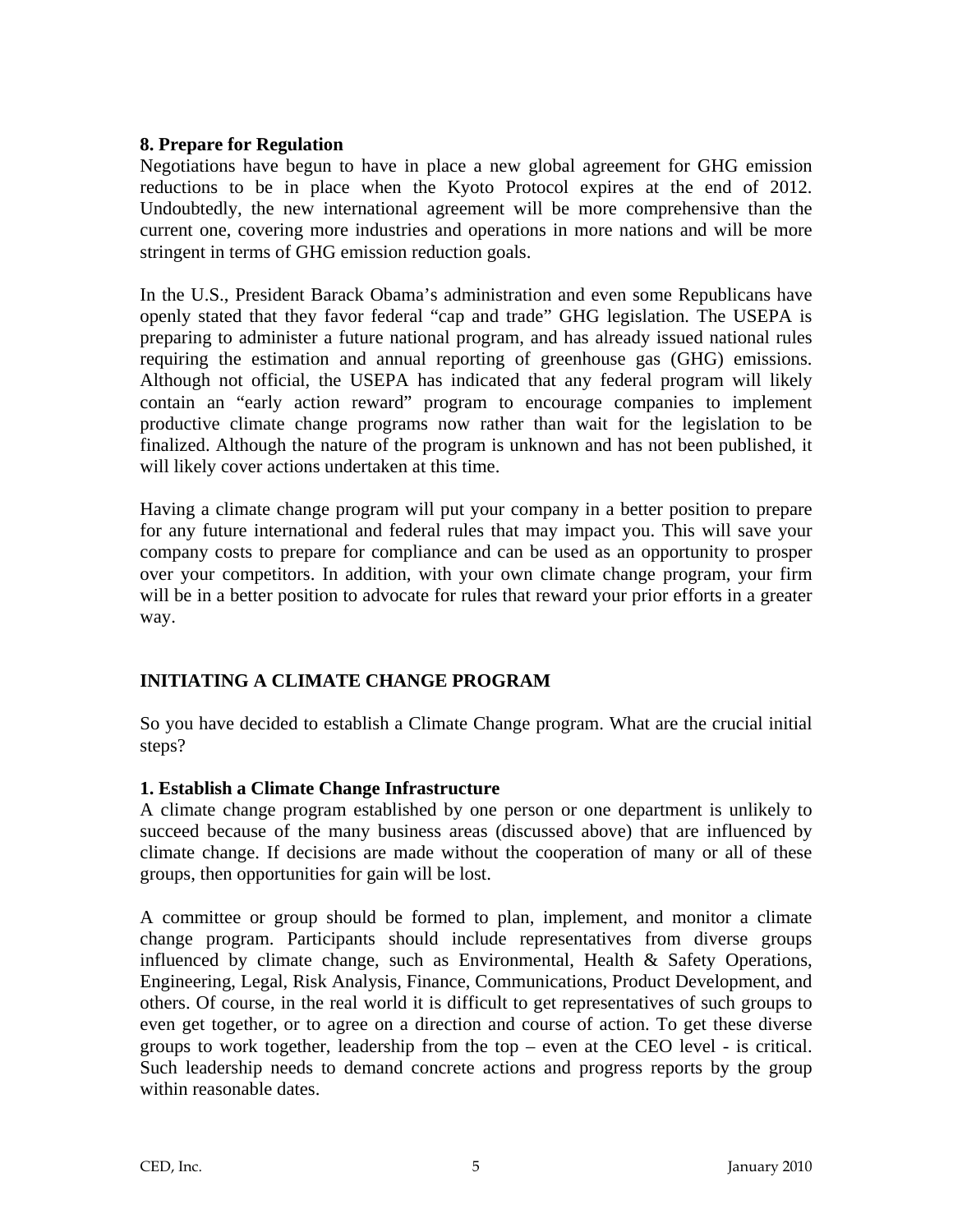It is important when getting started to develop and record the overall strategy of the group. First, the group needs to document which factors were most important in deciding to implement a climate change strategy and corresponding goals: Potential energy savings? Potential revenue stream? Preparing for future regulations? Responding to internal or external queries? Enhancing your company's image? Which of these factors are most important to the company leaders or crucial stakeholders?

Another important matter to decide is the ultimate, long-term goal of the climate change program and what your company's level of commitment may be. Will your firm be a leader in your industry? Or will your firm be "in the middle of the pack"? Or perhaps will it be a follower? It is important to assess your company's available resources, commitment, and will to be applied to climate change, and anticipate the long term goals.

Next, it is important to anticipate the various elements of a climate change program and the ability of your company to perform the necessary activities to make it successful. It is important to plan and anticipate which program elements (discussed later) will be easier or harder to achieve based on company culture and available resources. Such an effort better ensures the success of the program and will save the company money and time.

Diagnostic tools exist to help companies quantify exactly which elements of climate change will be easier to implement successfully and which will be more difficult to assist in planning. The best approach is to have diverse company officials answer questions concerning the new climate change program and the various future stages. Answers will indicate which elements will be easier or harder to implement.

# **HOW TO IMPLEMENT A BASELINE GHG EMISSIONS INVENTORY**

Once careful planning for a climate change program is completed, the next step is to develop a baseline GHG emissions inventory of the various direct and indirect sources at your facilities. Why is such a step necessary? Because one cannot manage your climate change program through GHG emission reductions without first measuring and understanding their nature.

The first step is to develop the right approach and "boundary". Which processes will you evaluate and which ones (which may emit GHG emissions) will you not include in the inventory? The World Resources Institute/World Business Council for Sustainable Development (WRI/WBCSD) has developed nomenclature to define the boundary.

- Scope 1 emissions are direct GHG emissions from your processes and facilities. These generally include fuel combustion equipment (i.e., boilers, electricity generators) and mobile sources (i.e., company-owned automobiles, trucks, etc.)
- Scope 2 emissions are indirect GHG emissions caused by your operations, such as purchased electricity and steam. While connecting a plug in an electric outlet does not cause GHG emissions at at facility, it does cause another facility (a power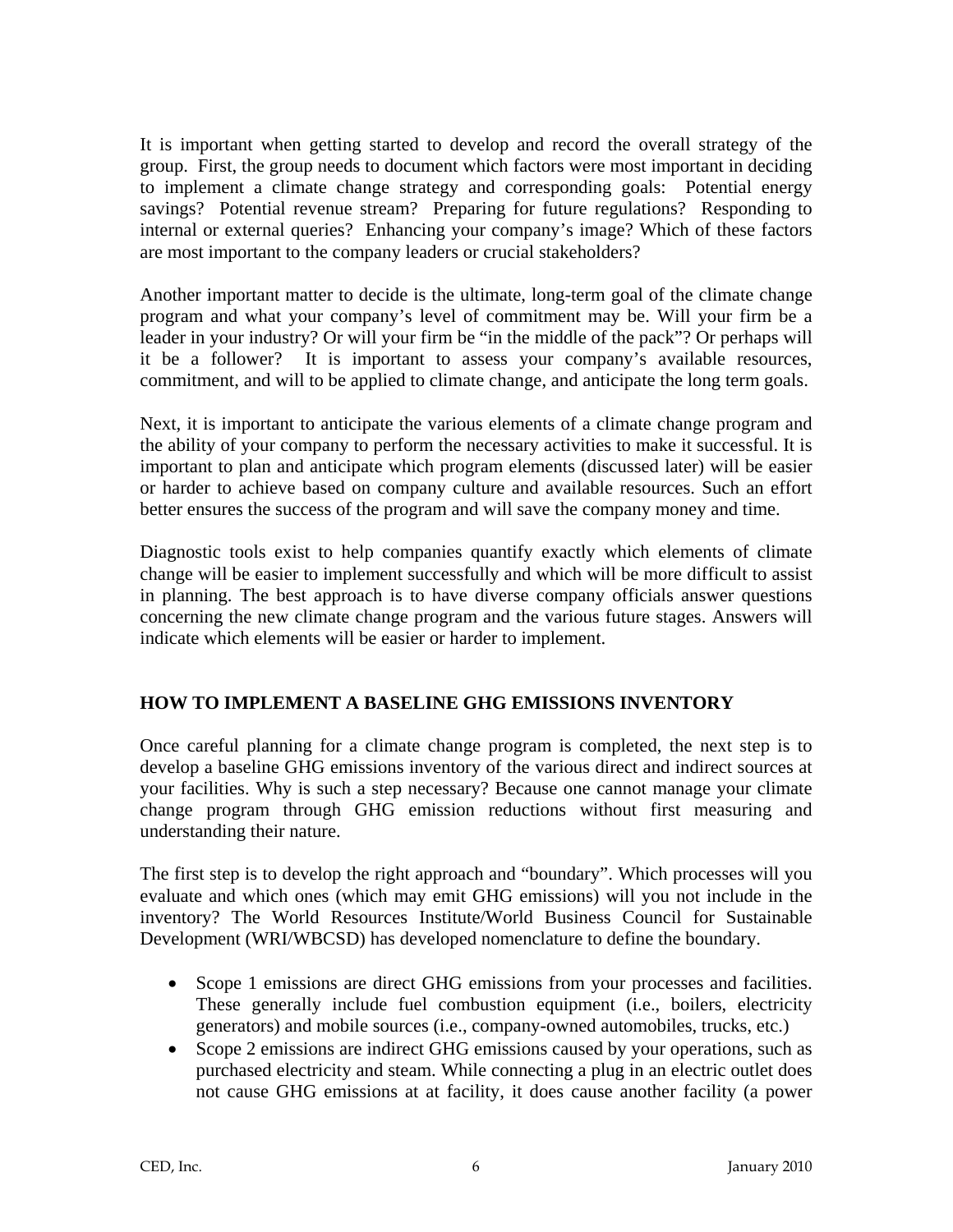plant) to potentially combust fuel causing GHGs to be emitted to generate that electricity or steam.

• Scope 3 emissions are other indirect GHG emissions, mainly caused by the actions of other firms not directly under your control, but involved in making your product. These include such items as GHG emissions from the production of raw materials requested by your facilities, transportation of the raw materials to your facilities, delivery of the finished products to warehouses or stores, services that are contracted out to other firms, business travel, and others.

It ultimately may be more cost-effective for your company to evaluate and reduce GHG emissions from sources related to your business but out of your control, such as supply lines, customer end use, waste handling, and outsourcing activities. This is called a Life Cycle Analysis (LCA), and will be discussed later.

Typically, once the boundary is established, the GHG emissions inventory begins with an appropriate request for information necessary to perform the emission calculations. Such an information request can be done electronically by a database completed by facility managers remotely from their desks or can be done by paper or Excel spreadsheet. The various facility managers complete the questionnaire and submit it back for compilation and calculation of GHG emissions.

Data necessary for the major portions of a typical GHG emissions inventory are as follows:

- fuel usage for stationary sources (i.e., electricity generators, boilers)
- electricity purchases (usage)
- steam purchases (usage)
- usage of mobile sources (distance travelled or gasoline/diesel usage of companyowned automobiles, buses, trucks, airplanes, etc.)
- number of trips and miles spent in business travel

The most critical part of any GHG emissions inventory is data quality, as often raw data is not complete or accurate or the data entry person is unsure of how to interpret something or simply clicks the wrong box in the questionnaire. Although it appears that parameters like electricity and fuel usages are fairly simple (such as reading it off a bill or meter), it is usually not that simple. Does the electricity or fuel usage cover all processes? Are other processes captured in other bills or documentation? Are there multiple suppliers and therefore bills? Are they comparable? Are the correct units incorporated in data entry and emission calculations or are they mixed between facilities?

Given that major decisions and investments may ride on the inventory, it is critical to devote significant resources to performing QA/QC on the data collected. Third-party verification is recommended, including at least spot reviews of the raw data from representative facilities. For entry into some programs, third-party verification is required. Again, data must be complete, accurate, and transparent. It is generally a good idea to send a followup questionnaire investigating the nature of the raw data.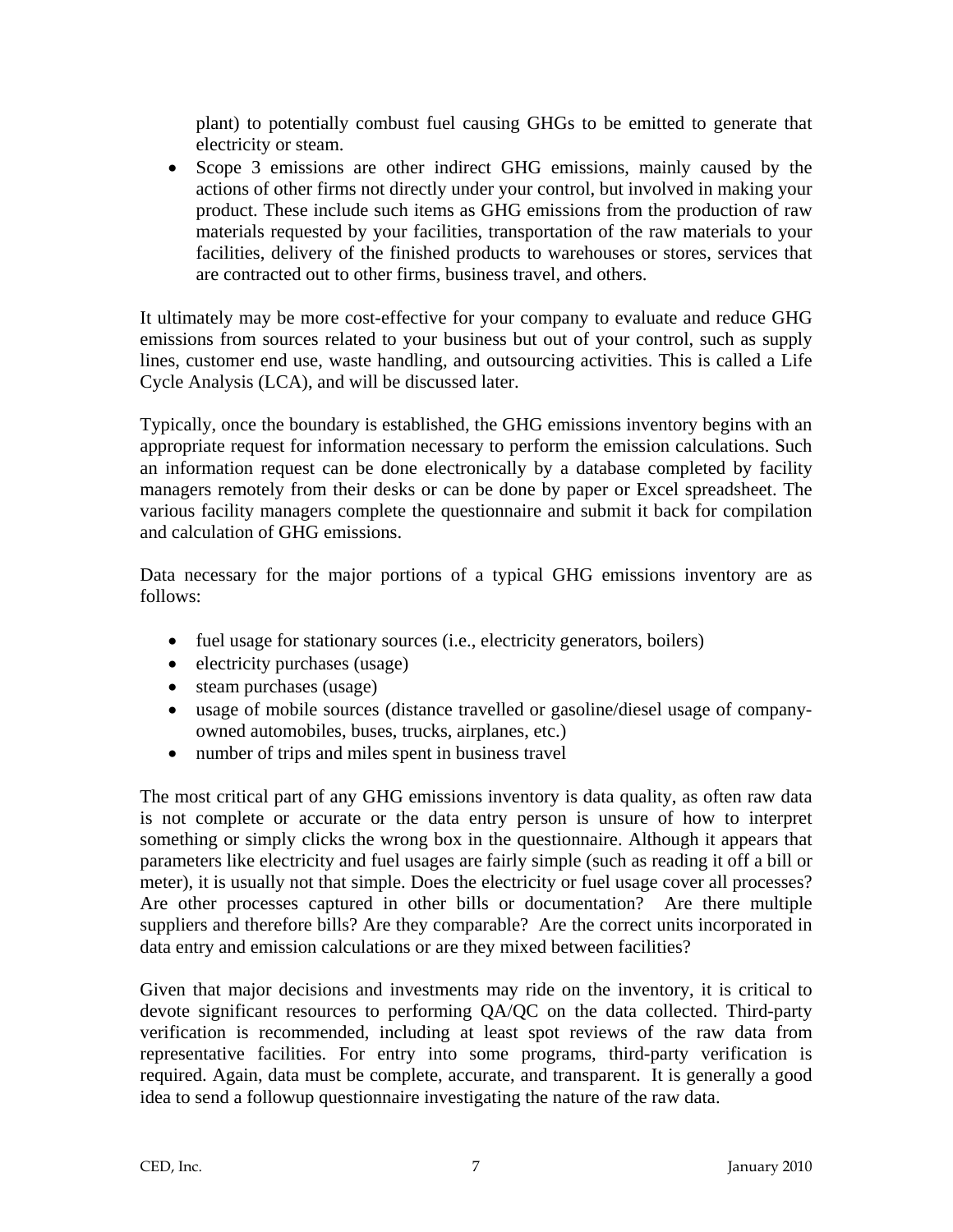GHG emission estimations are generally straightforward. Emission factors are generally used. The WRI/WBCSD "GHG Protocol" contains specific emission factors for many different situations, such as combustion of different fuels from different types of equipment. The GHG Protocol also contains country-specific factors for electricity production based on the degree of usage of different fuels or non-combustion sources of electricity (i.e., nuclear, solar, wind, etc.). In addition, the U.S. Dept of Energy (USDOE) has region-specific GHG emission factors in the U.S., depending also on the average degree of fuel use in that region (coal, oil, natural gas, nuclear, renewable). These factors are updated often, even annually, enabling them to be up to date.

Electricity or fuel usage multiplied by the appropriate GHG emission factor will determine GHG emissions. Because climate change programs have originated and greatly developed in Europe and Japan, most GHG emissions are expressed in metric units, such as kilograms (kg) or metric tons (tonnes). Therefore, many voluntary programs in the U.S. express GHG emissions and reductions in metric units, as well.

While  $CO<sub>2</sub>$  is the most common GHG, there are a total of six recognized GHGs, including methane (CH<sub>4</sub>), N<sub>2</sub>O, HFCs, CFCs, and sulfur hexafluoride (SF<sub>6</sub>). Each compound or compound within a class has a different "global warming potential". According to the UN's Intergovernmental Panel on Climate Change (IPCC) report in 2001, here are the global warming potentials (GWP) for the common GHGs.

| Carbon Dioxide (CO2)         |        |
|------------------------------|--------|
| Methane (CH4)                | 23     |
| Nitrous Oxide (N2O)          | 296    |
| <b>HFC-23</b>                | 12.000 |
| HFC-125                      | 3.400  |
| HFC-134a                     | 1.300  |
| HFC-152a                     | 120    |
| HFC-227ea                    | 3.500  |
| Perfluoromethane $(CF_A)$    | 5.700  |
| Perfluoroethane $(C_2F_6)$   | 11,900 |
| Sulfur Hexafluoride $(SF_6)$ | 22.200 |

These factors should be used in GHG emission calculations. For example, reducing 1 tonne of  $CH_4$  is equivalent to reducing 23 tonnes of  $CO_2$ . In fact, reducing 1 pound of  $SF<sub>6</sub>$  is equivalent to reducing 11.1 short tons of  $CO<sub>2</sub>$ .

Therefore, when compiling an inventory of total company GHG emissions one should take global warming potentials into consideration, developing an emission rate called  $CO<sub>2</sub>$  equivalents or " $CO<sub>2</sub>e$ ". For example, a company determines that its Scope 1 emissions for a given year equal  $45,000$  tonnes  $CO<sub>2</sub>$ ,  $945$  tonnes  $CH<sub>4</sub>$ , and 20 tonnes of N<sub>2</sub>O, based on emission factors for their boilers for their particular fuels that cover these three GHGs. Its total Scope 1 GHG emissions would be  $(45,000) + (945 \times 23) + (20 \times$ 296) = 72,655 tonnes CO<sub>2</sub>e. Although the mass rates of CH<sub>4</sub> and N<sub>2</sub>O are much lower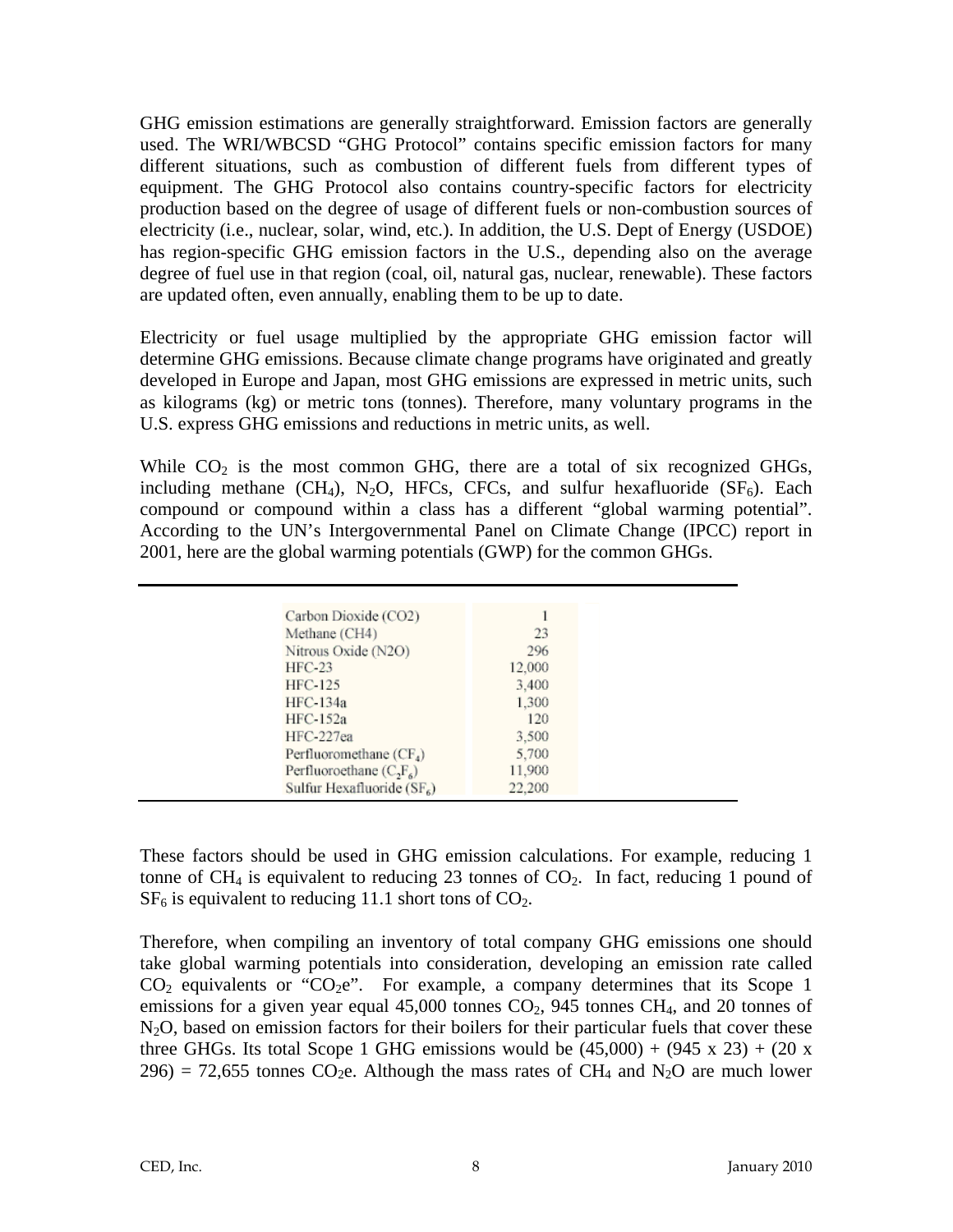than  $CO<sub>2</sub>$ , the GHG emissions given their high global warming potentials are nearly as high as  $CO<sub>2</sub>'s$ .

In addition, from a strategic point of view, each GHG's global warming potential introduces a different approach for emission reductions. It may be more cost effective for a company to reduce 1 tonne of CH<sub>4</sub> than 23 tonnes of  $CO<sub>2</sub>$  or 1 pound of  $SF<sub>6</sub>$  compared to 11.1 short tons of  $CO<sub>2</sub>$ . This can give the company more options to cost-effectively reduce GHG emissions.

While GHG emissions are commonly reported in a mass unit per year as discussed above, this is limiting as it is difficult to compare facilities, divisions, or processes. GHG emissions can also be useful if normalized to an appropriate activity, such as kg  $CO<sub>2</sub>e$  per tonne of chemical produced, kg per sq.m. of office space, kg per \$ revenue, kg per KWh electricity produced or used. This allows easier facility to facility comparisons, and allows the company to better strategize on areas for effective potential efficiency improvements. Such a calculation, therefore, is dependent on selecting the appropriate activity to normalize to and on obtaining the appropriate quality data covering the same period as GHG emissions.

It is important for a company to invest in an efficient GHG data management system in the long term. While an Excel spreadsheet may be sufficient for an initial inventory, when data is collected over several years and accounting for changes and growth and new facilities and processes, an Excel spreadsheet may become a liability. Based on the growth of climate change programs worldwide in response to the Kyoto Protocol, a number of firms have developed software specific for GHG data management. It is advantageous for a company to research and invest in such software for a long-term climate change program to save it time and money in terms of data management.

Typically, a GHG software evaluation begins with a needs assessment. What are the unique needs that a company's climate change program has that must be addressed by the software? How can the software correspond to the company's climate change goals? What are the company's current environmental and business software systems? How does climate change interact with these systems? Can the new GHG software "communicate" with these existing systems? Can the climate change needs identified above be incorporated into existing company software?

A professional assessment and recommendations for software to manage GHG data and "communicate" to existing environmental and business software are critical. Three potential options to choose from in terms of cost and operationally effectiveness include:

- modify existing software to meet future climate change needs;
- purchase an existing specific commercially-available GHG data management system with incorporation of changes to the code by the vendor to meet companyspecific needs; or
- develop GHG management software from "scratch".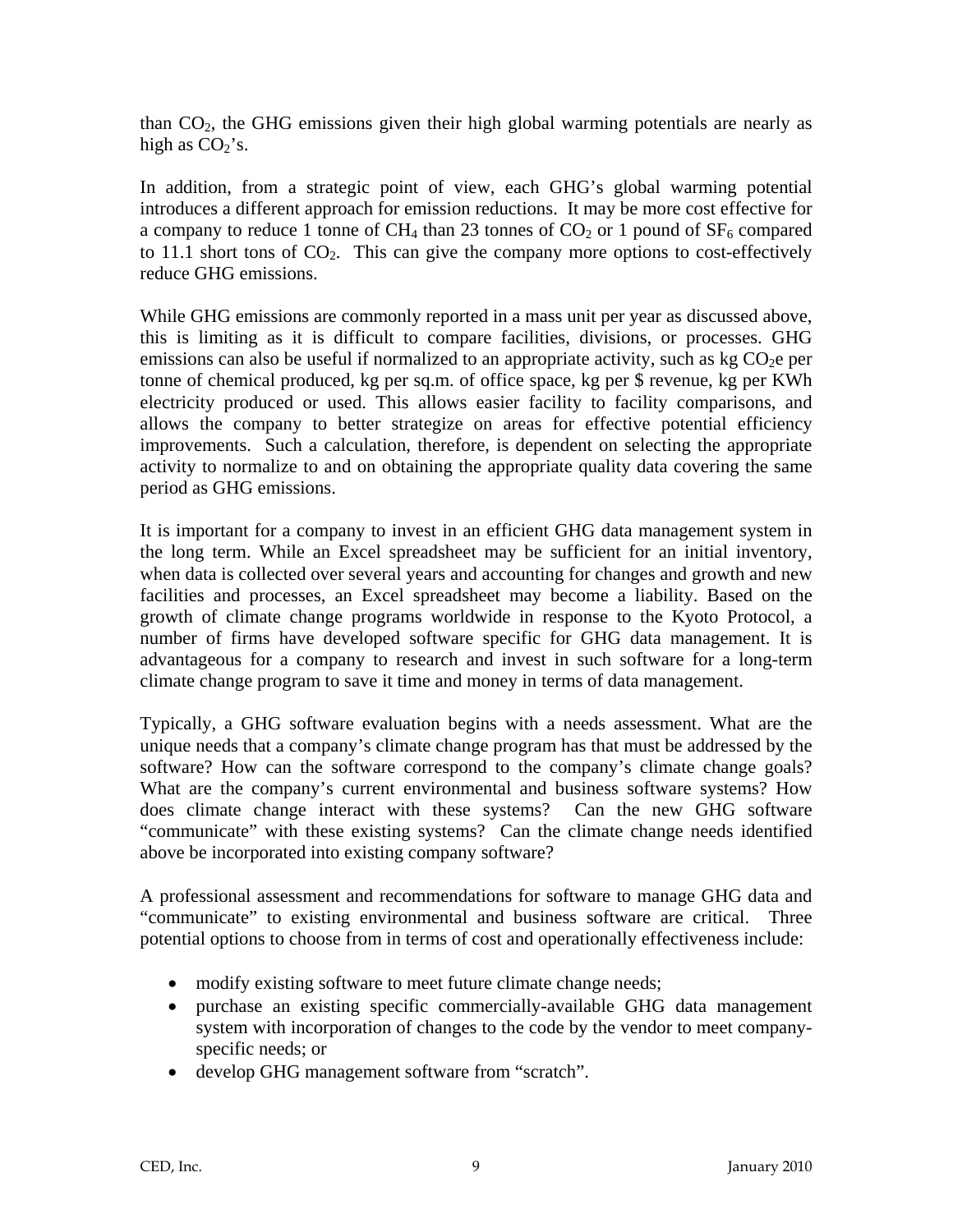#### **CARBON FOOTPRINTING**

An exercise that is similar to a baseline GHG emissions inventory, but is more involved, is something called a "carbon footprint". Carbon, as better understood by the public, is short euphemism for GHGs. The "footprint" represents the "permanent" mark left by the company (in terms of carbon emissions) from activities related to its being and its products, including activities that it does not directly control.

The baseline GHG emissions inventory discussed above focuses on activities that the company controls, such as manufacturing and transportation of product to warehouses or retail stores. However, the life cycle of a product that a company manufactures includes many additional steps from which GHGs may be emitted and represent opportunities for more cost effective emission reductions. A life cycle analysis (LCA) is an estimation of GHG emissions from each step in the life cycle of a product. The steps of a product life cycle include:

- **Creation of "capital goods".** The building of the factories, roads, equipment, and remaining infrastructure that allows manufacturing of the product is an activity that could potentially result in GHG emissions. The contribution of this area is generally minor, given the fact that the plant and roads, once built, will exist to help create product for many decades. In addition, such capital goods are commonly used for other products, as well. Therefore, normalized to the amount of product manufactured, GHG emissions from this stage of the life cycle are generally minor. However, in some cases, it may be significant, particularly in companies that must invest heavily in R&D (and R&D buildings) before the product is developed.
- **Development of raw materials.** While the company manufacturing the product generally assembles and sells the product, manufacturing depends on the gathering of the proper raw materials. Raw materials, such as metals and plastics for certain machinery or equipment, chemicals for other chemicals or pharmaceuticals, or food products to make other food products, are generally manufactured by other companies (or farmers) for which the company in question has a contract. GHG emissions from transportation of raw material to the manufacturing plant needs to be calculated, as well.
- **Manufacturing and production.** As discussed earlier in the baseline GHG emissions inventory, this is the combustion of fuel in boilers, the purchasing of electricity and steam, the emission of GHGs in the manufacturing process, and the use of mobile equipment directly to produce the product.
- **Transportation.** As discussed earlier, this is the transportation of product in trucks, barges, or airlines to warehouses and/or retail stores. Depending on the manufacturing plants and warehouse and retail locations, this could be significant source of GHG emissions.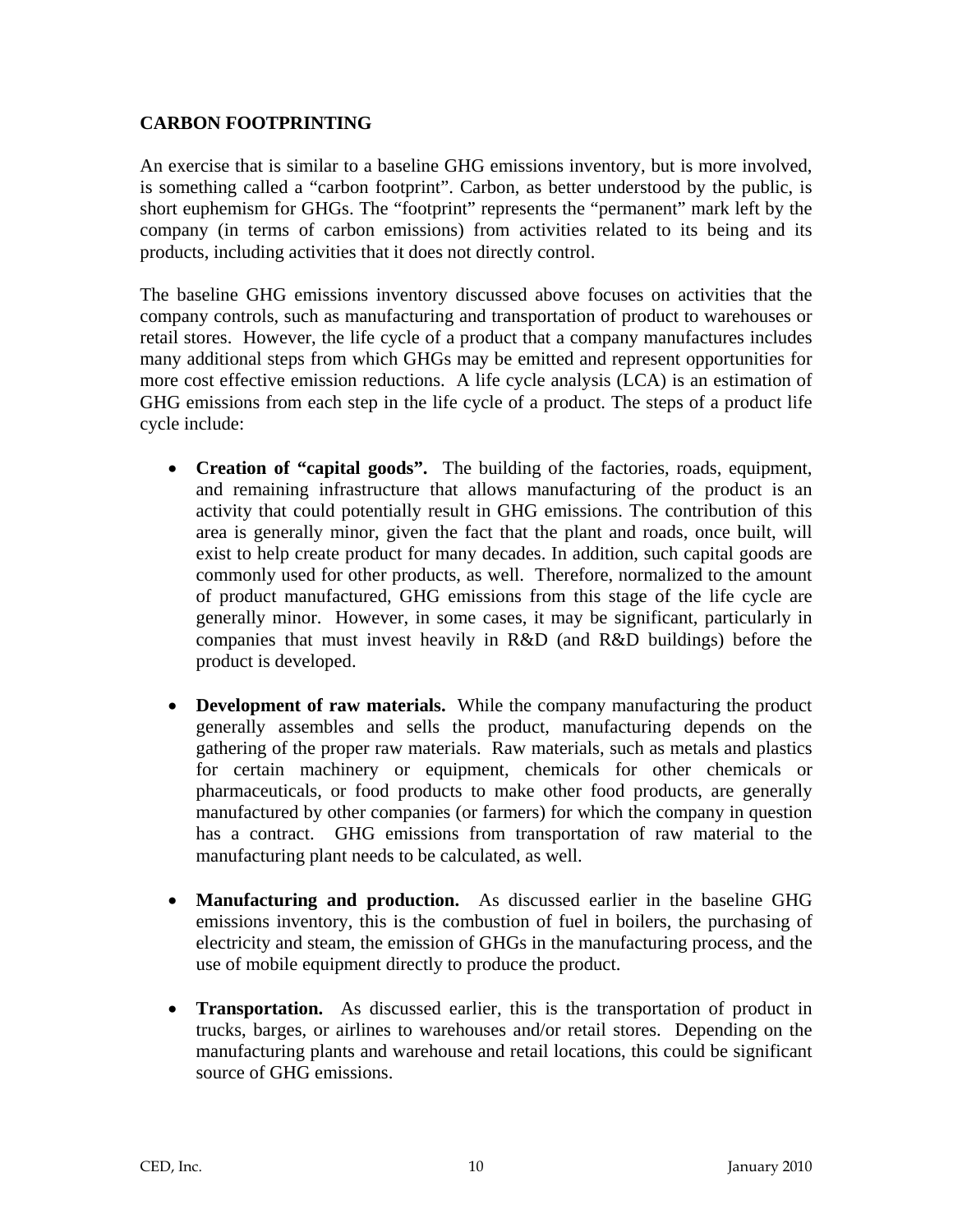- **Sales and Consumer End Use.** Once the product is transported, it stays in the retail store, potentially causing GHG emissions. A greater GHG emission potential is consumer end use. The product, most likely, will be used by some end consumer, potentially using electricity or causing a fuel to be combusted. Based on the nature of the product and its properties, more or less GHG may be emitted.
- **Waste Management and End of Life.** After the product is used, it must be disposed of. It may need to be transported, causing GHG emissions. If it is disposed in a landfill, it may result in CH4 emissions, a potent GHG. On the other hand, the product may be recyclable. The act of recycling may cause GHG emissions, but in many cases, this is much lower than the GHGs emitted when manufacturing a new "replacement" product.

# **LIFE CYCLE ANALYSIS (LCA)**

The aforementioned six categories represent the life cycle of a product. An LCA can be performed to assess the relative contribution of these different categories to total GHG emissions related to a product. The results can assist a company in comparing its product's GHG emissions to a competitor's products. In recent years, major retailers, such as Wal-Mart and Tesco, are requesting such LCA information for a growing number of products, so that consumers will eventually have appropriate information for comparative purposes. It is anticipated that in time many products will have "carbon labels" perhaps similar to current nutritional labels on food products. Also, information from an LCA can allow a company to prioritize what areas to focus its resources to reduce GHG emissions.

The only accepted international standard for performing an LCA was issued in 2006 by the International Standardization Organization (ISO), as "ISO 14044". Therefore, besides following this procedure, the engineer performing an LCA must use common sense, gather complete, relevant and accurate data, and use a transparent, engineering approach to estimate GHG emissions from the life cycle stages. This involves gathering information from many other companies involved in the different stages of the product. Data gathering involves suppliers of the manufacturing processes, such as mining of metals, chemical reactions to form plastics, energy consumption to manufacture chemicals or food, etc. A thorough LCA would also involve data on transportation to get the raw materials to the company's manufacturing facilities.

One must start the LCA by determining a unit quantity, such as 1 MW electricity, a 2 liter bottle of a soft drink, a unit of "widgets", or 1 tonne of chemicals produced. Then one must determine the activities along the life cycle needed to make that unit quantity. Given these examples, and assuming we are discounting the building of the power or chemical plant, what are the raw materials necessary to create the 1 MW of electricity (fuel combusted), the soft drink (the plastic to make the bottle and the ingredients of the liquid), the "widget" (metals, plastics, etc.), or the 1 tonne of final chemical (raw materials that react or carry to form the chemical)? What actions are involved in their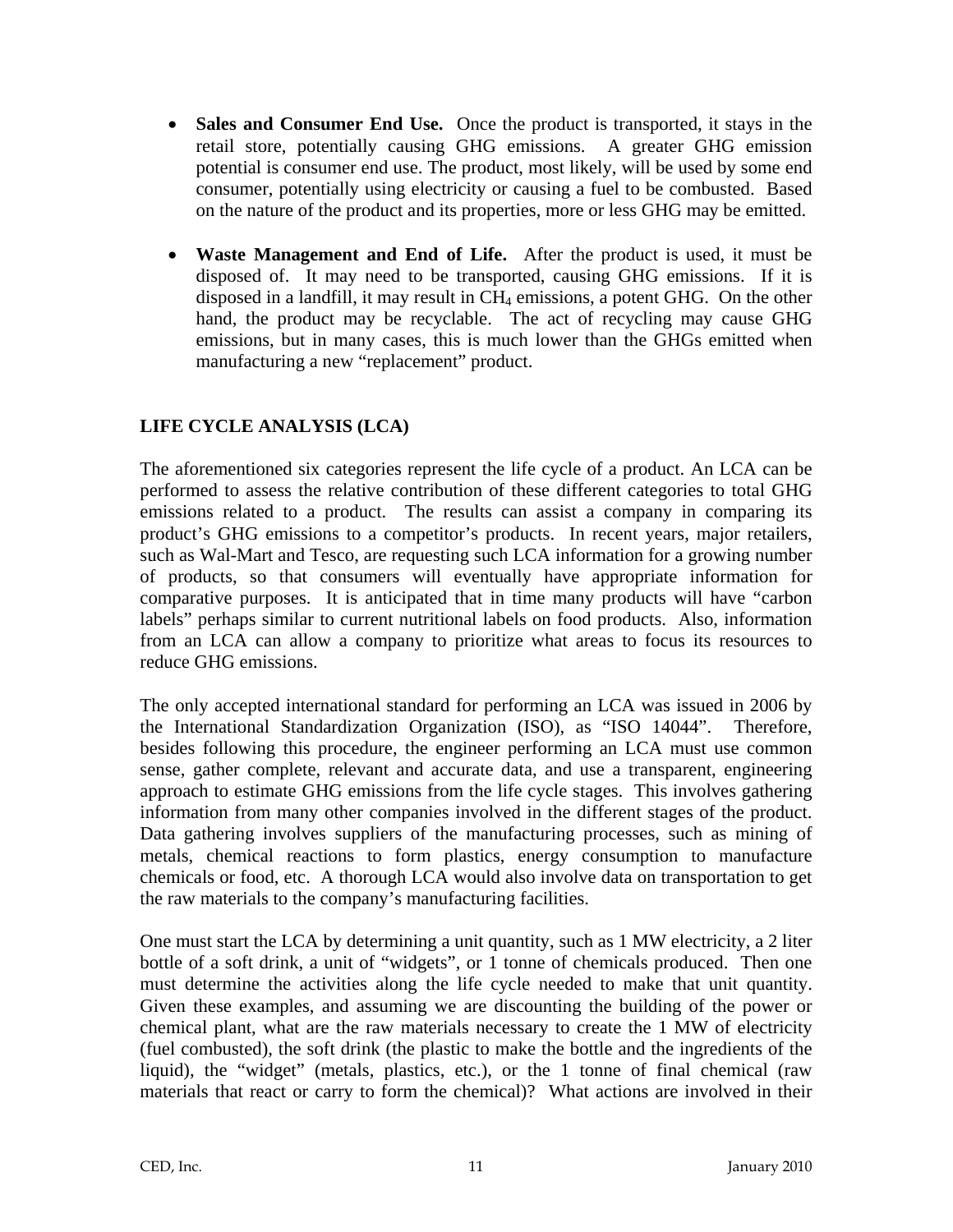production and transportation (bringing the fuel out of the ground and refining it, transporting it to the power plant; and manufacturing the chemical and transporting it to the company's plant)? What are the GHG emissions from the production of that quantity of fuel to create 1 MW of electricity or 1 tonne of chemical?

Next is GHG emissions from the production of the product in question. The baseline GHG emissions inventory discussed earlier should help determine these emissions. It should be applied to the base case of the activities and GHG emissions involved in creating the 1 MW of electricity or 1 tonne of chemical. Annual GHG emissions for the plant from the baseline inventory can be divided by the number of MW of electricity or tonnes of chemical produced to generate the figure necessary from this part of the carbon footprint.

Next is GHG emissions from transportation of the product from the plant to a warehouse or user/customer. For electricity, it would not include traditional transportation by trucks or other mobile sources, but may include losses of  $SF<sub>6</sub>$  used in transformers. For chemicals, it would include all transportation from the company's manufacturing plants to the various warehouses and consumers or retailers.

The next area to evaluate is the end user, the consumer. Are there any GHG emissions related to the use of the product? For the chemical or product, it may be used in a process that involves fuel combustion or electricity usage for optimization. Is the chemical something whose use decreases fuel combustion or electricity usage, such as a boiler water softener or building insulation? These items need to be considered. Is the subject chemical used by the consumer in some capacity that will cause GHGs to be emitted?

The final area to evaluate is end of life, recycling, or waste management. For electricity, this is probably not an issue. For the chemical, the effort to transport the waste product to a landfill and its potential formation of methane  $(CH<sub>4</sub>)$  needs to be considered. Any recycling that would reduce the quantity of chemical manufactured anew can be taken for "credit".

An LCA can produce GHG emission results of kg GHGs per unit product for each of the stages listed above. Results can indicate that one or two stages are the locations of most of a product's GHG emissions. For example, in a public presentation, a major manufacturer of kitchen appliances performed an LCA on its products, and determined that 95% of its GHG emissions came from one phase of the life cycle: consumer use. For example, the refrigerator that the company manufactures uses electricity in people's homes 24 hours per day for many years. This indirectly causes GHG emissions much greater than those from its manufacture, production of raw materials, transportation of appliances to the retail store, and transportation of broken down appliance to a landfill. This information allowed the company to focus their climate change program on making their refrigerators and other appliances more energy efficient in their consumers' homes.

One other example is a yogurt manufacturer who performed its own LCA, and determined that 70% of their GHG emissions came from one life cycle category: its raw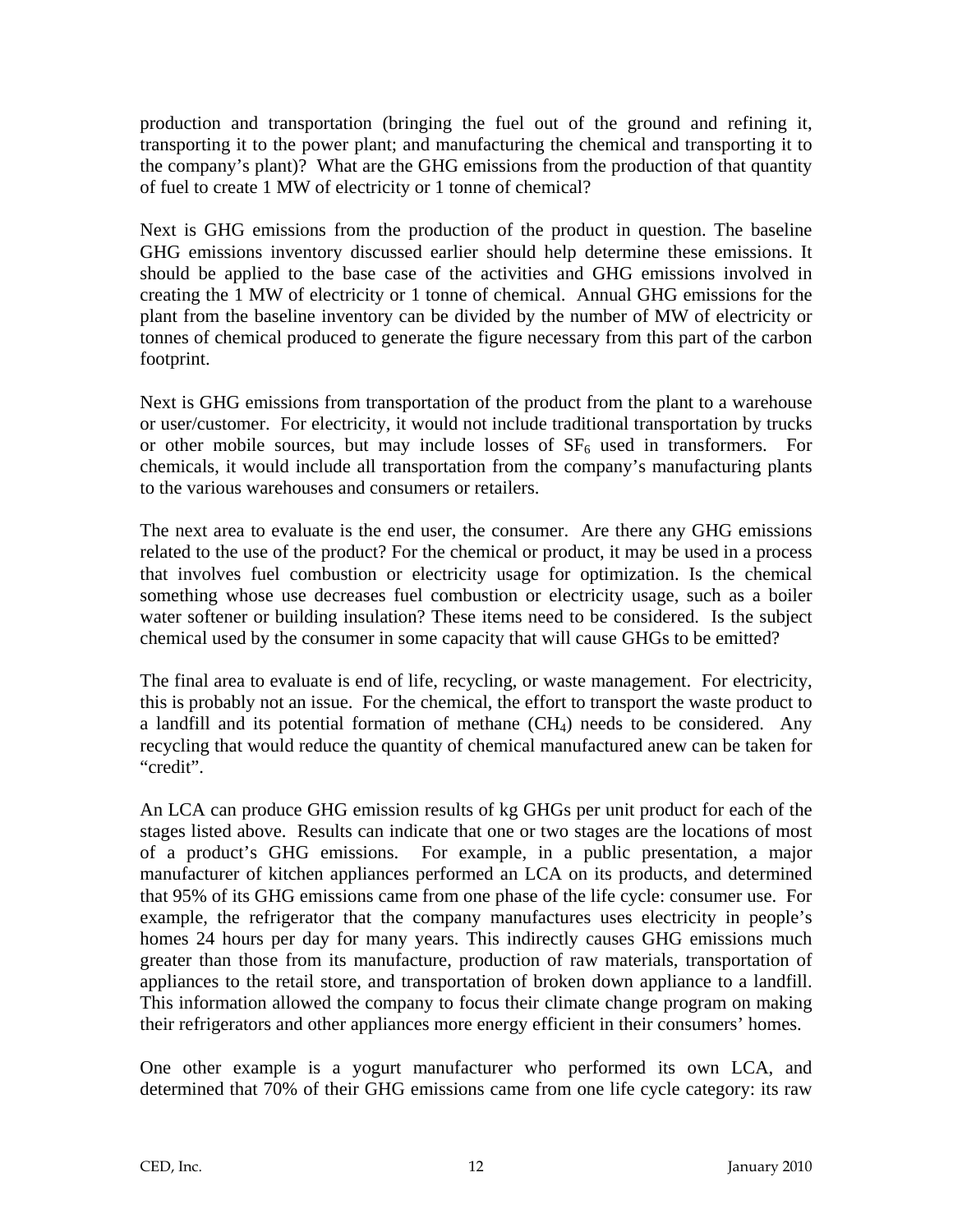materials; or more specifically, the methane coming from the dairy cows and the high energy usage of pasteurizing and treating milk before it leaves the dairy farm. Although transportation appears to be a significant category of GHG emissions (shipping of yogurt for hundreds of miles in refrigerated trucks which likely get poor gas mileage), this was determined to be much less than the raw materials, mainly because of methane's high global warming potential. Given this information, the yogurt company decided to begin a purchasing program focused on minimizing GHG emissions from their suppliers (the dairy farms) by mandating certain cow breeding practices and energy conservation technologies as a pre-condition to buying their milk to make yogurt.

LCA is a useful tool to determine the GHG emissions from a product's entire life cycle. It can enable a comparison with GHG emissions from competing products (if the LCA is conducted by the same procedure). This is clearly what major retailers like Wal-Mart and Tesco hope to achieve for its customers. By preparing an LCA and performing the followup actions, these companies will likely be at an advantage over their competitors should LCA's become required for their products. As seen above, the LCA also provides information to allow the company to focus on procedures that would reduce the most GHGs in the fewest activities.

LCA may also be a useful tool in one other GHG context. An LCA may be used to study different fates of a product. If a precursor is removed from the preparation of a certain product and undergoes a different series of steps to form a different product, an LCA can compare the different GHG emission fates of the originating compound(s). The LCA can estimate GHG emissions from the production, transportation, use, and waste management to form and use the "traditional" product and from the production, transportation, use, and waste management to form and use the "alternative" product. If the alternative product results in lower GHG emissions, then this could be a major selling point for the alternative product or process.

# **GHG EMISSION REDUCTION OPPORTUNITIES**

Once the baseline GHG emissions inventory, carbon footprint, or LCA is completed, the company should look for opportunities to cost-effectively reduce GHG emissions. As mentioned earlier, there are many convincing business and environmental reasons to do so. In many cases, there is a payback for the effort.

There are no end-of-pipe air pollution control pieces of equipment to control most GHG emissions. One exception is a flare to convert methane in an exhaust (often collected from landfills) to  $CO<sub>2</sub>$ , a much less potent GHG. The most effective way to reduce GHG emissions is to reduce energy usage, fuel combustion and/or electricity usage.

GHG emission reductions, therefore, begin with an energy assessment or energy audit. A thorough, professional energy audit has shown reduction opportunities of as much as 30 to 50%. The effort should not merely be "counting light bulbs", but a systematic review of energy usage and losses.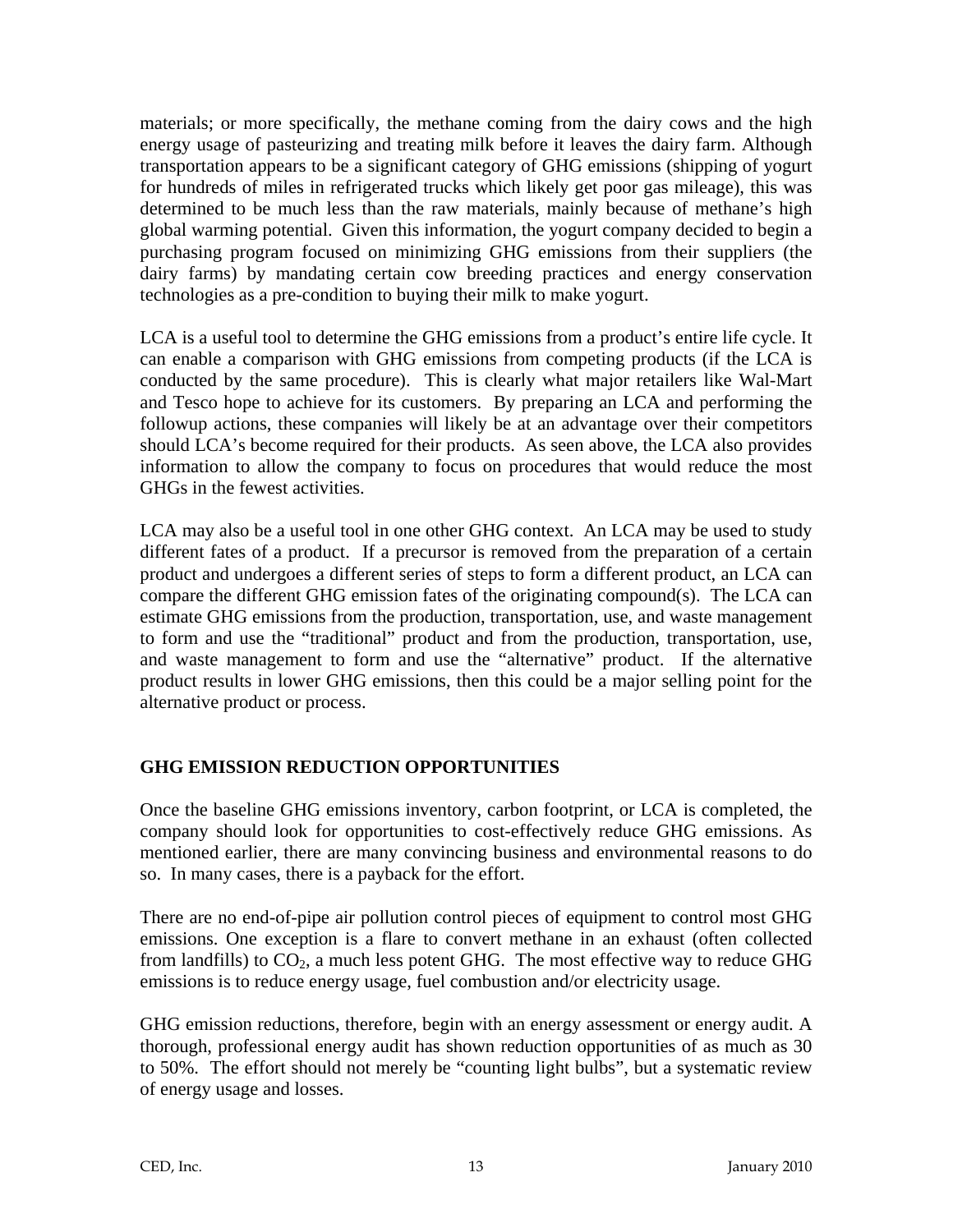Energy assessments or audits are a whole different field of study, but such work generally involves the evaluation of the processes where the facility spends the most money on energy use. The audit focuses on those processes to determine areas of reduction. A number of potential opportunities are identified, ranging from "low hanging fruit", relatively inexpensive but effective opportunities, to less cost-effective opportunities. Because of the high cost of energy these days virtually any energy reduction idea will pay for itself in time. The questions are what is the payback time and the degree of time to realize the reduction in GHG emissions. An energy audit or evaluation reducing energy usage also positions the company in a more secure, less risky position in terms of future energy supplies and availability.

There are two main areas to reduce energy usage at a facility: 1) heating, ventilation  $\&$  air conditioning (HVAC) and 2) lighting. Physically upgrading or changing maintenance procedures for boilers, chillers, and air conditioning systems may be expensive, but can result in significant long-term reductions in energy use and GHG emissions. As mentioned earlier, as a result of your baseline GHG emissions inventory, you may be able to select target facilities and operations with high normalized GHG emissions whose HVAC systems should be subject to review and potential overhaul to save energy and reduce GHG emissions.

Lighting is another large electricity user. As has been highly publicized, replacing incandescent bulbs with compact fluorescent or with LED lighting can reduce electricity consumption significantly. With the price of such replacement lighting being reduced and the cost of electricity rising globally, replacement of virtually all incandescent bulbs is an obvious first step. However, there is more that can be done besides simple bulb replacement. A lighting audit can be performed to determine whether your facilities are effectively using the light fixtures that you have, in terms of shining the appropriate number of lumens where necessary. Such audits have demonstrated for many facilities that they have too many fixtures shining too many lumens on areas where so much light is not necessary. For example, less light can be shone on areas that are not occupied or needed only for short walking. This is another area that can result in significant electricity savings and GHG emission reductions while even improving the necessary lighting in your offices, retail areas, work shops, and other critical facilities. Purchasing automatic timers for turning off lights that are not needed is also a cost effective way to reduce electricity usage and GHG emissions.

One other avenue of GHG emission reduction is through "Green Building". The U.S. Green Building Council (USGBC) has developed a complex series of standards called "Leadership in Energy & Environmental Design" (LEED). Being LEED certified allows an existing or new or renovated building to be indisputably designated as "green". This involves not only minimum energy efficiency standards, but rewards for going beyond the minimum standards. All of this results in minimizing GHG emissions. In addition, the LEED program also involves waste minimization, recycling, water conservation, and other high performance practices, which may also reduce GHG emissions, when the life cycle of the building is taken into consideration. Buildings may be designated as LEED-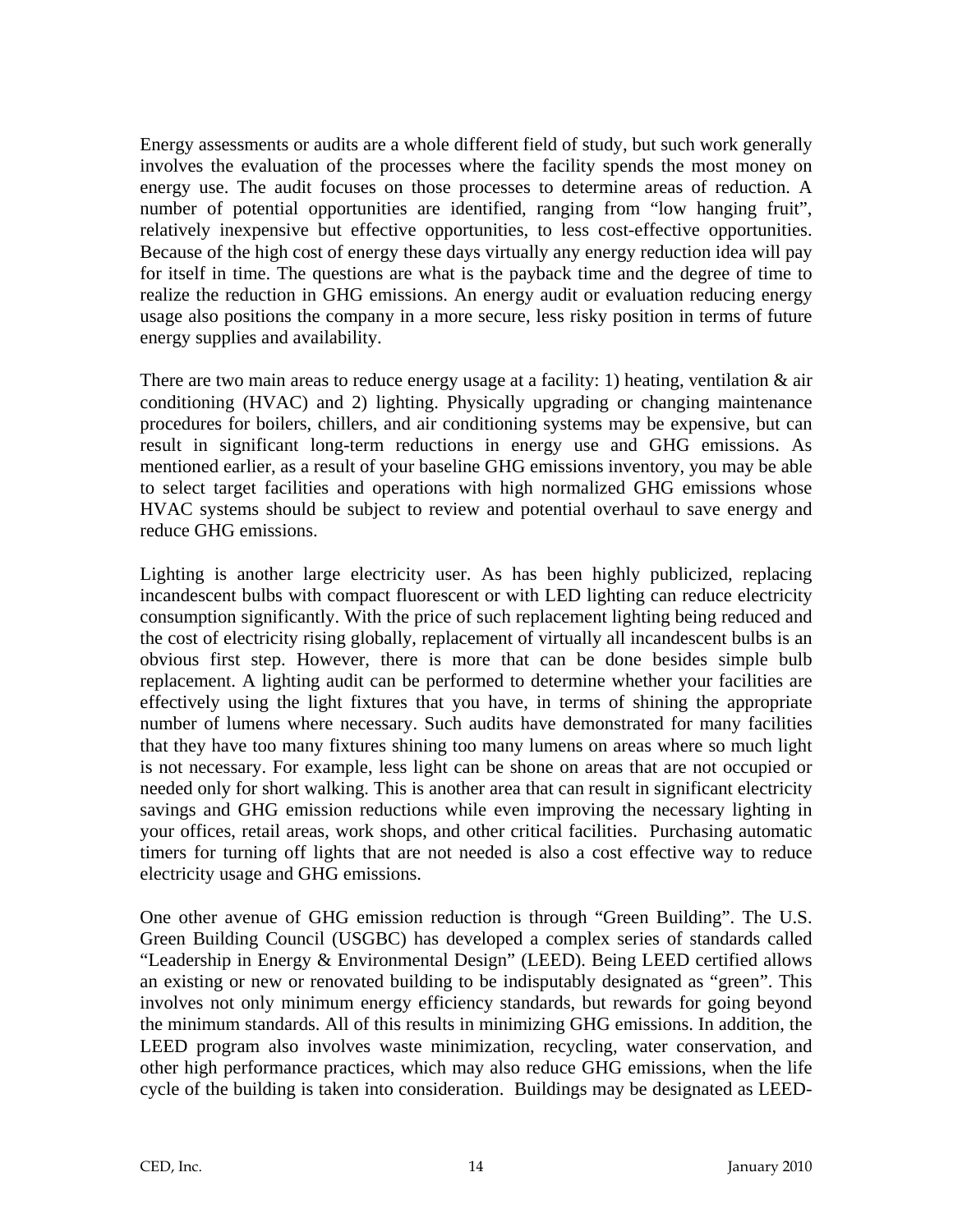Certified, LEED-Silver, LEED-Gold, or LEED-Platinum. There are separate LEED standards for existing buildings, new construction, and a growing number of other categories. While LEED certification is not required for a GHG program, it is another recognized, well-respected label for facilities to show the public and shareholders that your company is committed to good social practices. A "gap analysis" can be performed to determine how many LEED points an existing facility has and what cost effective steps can be done to meet or raise its LEED status.

#### **ESTABLISHING GHG EMISSION REDUCTION GOALS**

A company can now use the quantified and wide range of GHG emission reduction opportunities and select those that make the most sense. These cumulative reductions can be used as a basis to determine a GHG emission reduction goal relative to the baseline. Most companies select a GHG emission reduction goal as a percent decrease from the baseline. Since there are no regulations mandating reductions, the company can choose the percentage reduction and time schedule it feels most comfortable with. This can be based on the number and timing of energy-saving projects selected and their potential in reducing GHG emissions.

It is critical to keep in mind that such a corporate percent GHG emission reduction goal should not be based only on these projects. Sometimes reductions estimated "on paper" are not achieved to that extent in the plant. Also, even if a company is successful in reducing GHG emissions through these projects, GHG emissions may be increasing in other areas, possibly because of business or other growth and changes. Therefore, one must perform a careful overall business and engineering analysis before selecting a company-wide GHG emission reduction goal that is reachable for your climate change program.

In determining a GHG emission reduction goal, it is also important to note that reductions do not need to come only from operations that the company controls. The company can take credit for GHG emission reductions from outside its operations. Such reductions are called "offsets". Given the understanding that a tonne of GHG emission reductions achieved anywhere in the world is equivalent, a company does not need to restrict its GHG emission reduction efforts to only their facilities or the processes they control. It may be more cost effective to implement or sponsor such emission reductions outside of its operations. For example, the Clean Development Mechanism (CDM) Program of the Kyoto Protocol encourages and "counts" verified GHG emission reductions achieved in projects taking place in developing countries.

In evaluating offsets, companies can begin by examining their product life cycle (LCA, as discussed earlier) and develop projects to reduce GHG emission reductions related to their product but incorporated by others in the life cycle (such as, the yogurt manufacturer mentioned earlier). Besides the fact that a different company would be responsible for implementing the project, the company can reap the social benefit of reducing GHG emissions and put its product in a more competitive position for selling it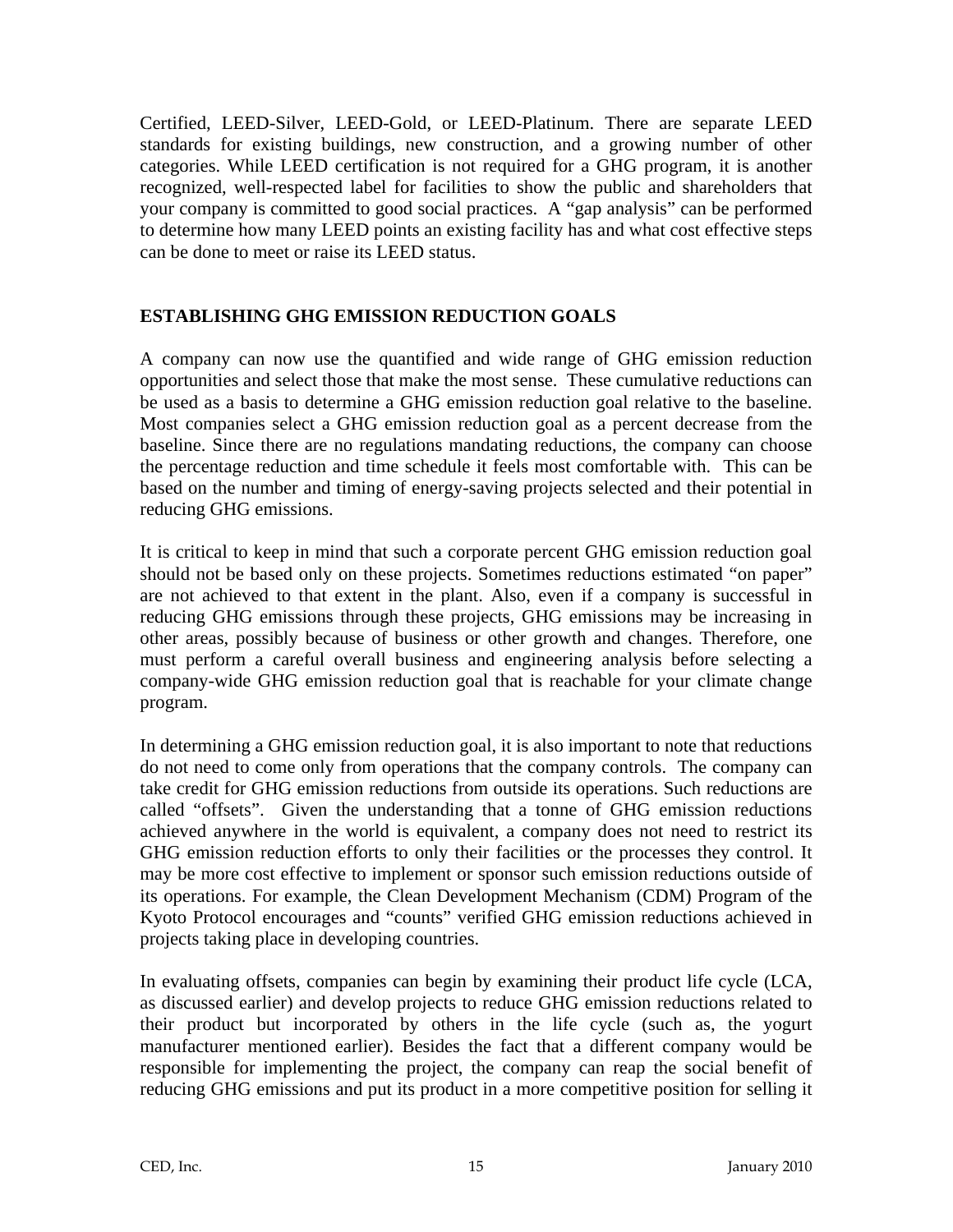to the public. Although the company did not achieve the reductions, it can better associate the reductions with their products and company name. Ultimately, this can have a positive impact on potential retailers and customers and their opinion regarding the company's products.

Companies can also "offset" their emissions by finding opportunities completely outside their product "footprint" by contributing to GHG emission reduction efforts anywhere in the world. Companies affected by the Kyoto Protocol that can verify such a permanent GHG emission reduction receives sellable credits (Certified Emission Reductions or CERs). In the European Union market, such credits have recently been selling for \$30 or more per tonne. For example, the first approved CDM project ever was a German energy firm which invested in and built a hydroelectric plant in an underdeveloped portion of Guatemala. It brought power for the first time to a region of the country without causing long-term emissions of GHGs. The firm received CERs equivalent to GHG emissions that would have been had it been a typical fossil fuel powered plant.

In the U.S., the CDM program is not applicable. However there is an unregulated voluntary market of emission or "carbon" offsets. A company can invest in an energy reduction project and receive credits (if negotiated with the recipient entity) that can offset current GHG emissions. There are for-profit and NGO firms that have invested in and obtained credits ("carbon offsets") for successful GHG emission reduction projects that may be purchased. In addition, there is a market for Renewable Energy Certificates (RECs) for facilities replacing electricity developed from fossil fuel origins with that developed from renewable sources (solar, wind, geothermal, etc.). There is also a market for Energy Efficiency Certificates (EECs) for companies which have achieved an increase in efficiency, defined as producing the same amount of product using less electricity or fuel. It is very important to note that the market for carbon offsets, RECs, and EECs is unregulated by the government. Therefore, it is incumbent on the buyer to thoroughly research the origin of the credits or certificates it is purchasing to ensure that they are valid, based on actual, verified GHG emission reductions or renewable energy use that meet proper standards, and is not subject to "double counting" (the same reductions being sold multiple times).

However, it should be noted that in the voluntary U.S. market, with the current cost of carbon offsets at or below \$5/short ton of actually achieved GHG emission reduction, it may be more cost effective to procure offsets rather than spend large capital up front for in-house GHG emission reductions which may result in a smaller reduction than anticipated. In other words, proper offsets may be less risky and costly than certain inhouse GHG emission reduction projects.

The company must invest effort to ensure that energy efficiency and GHG emission reduction projects are implemented properly and monitor that the emission reductions were achieved, or if not, record the level of reduction. Remember, for most programs to be allowed to count as a successful GHG emission reduction, the reduction must be real, permanent, and transparent. Verification by a third party is encouraged. Also, the company must expend effort to research the availability of offsets from the market or by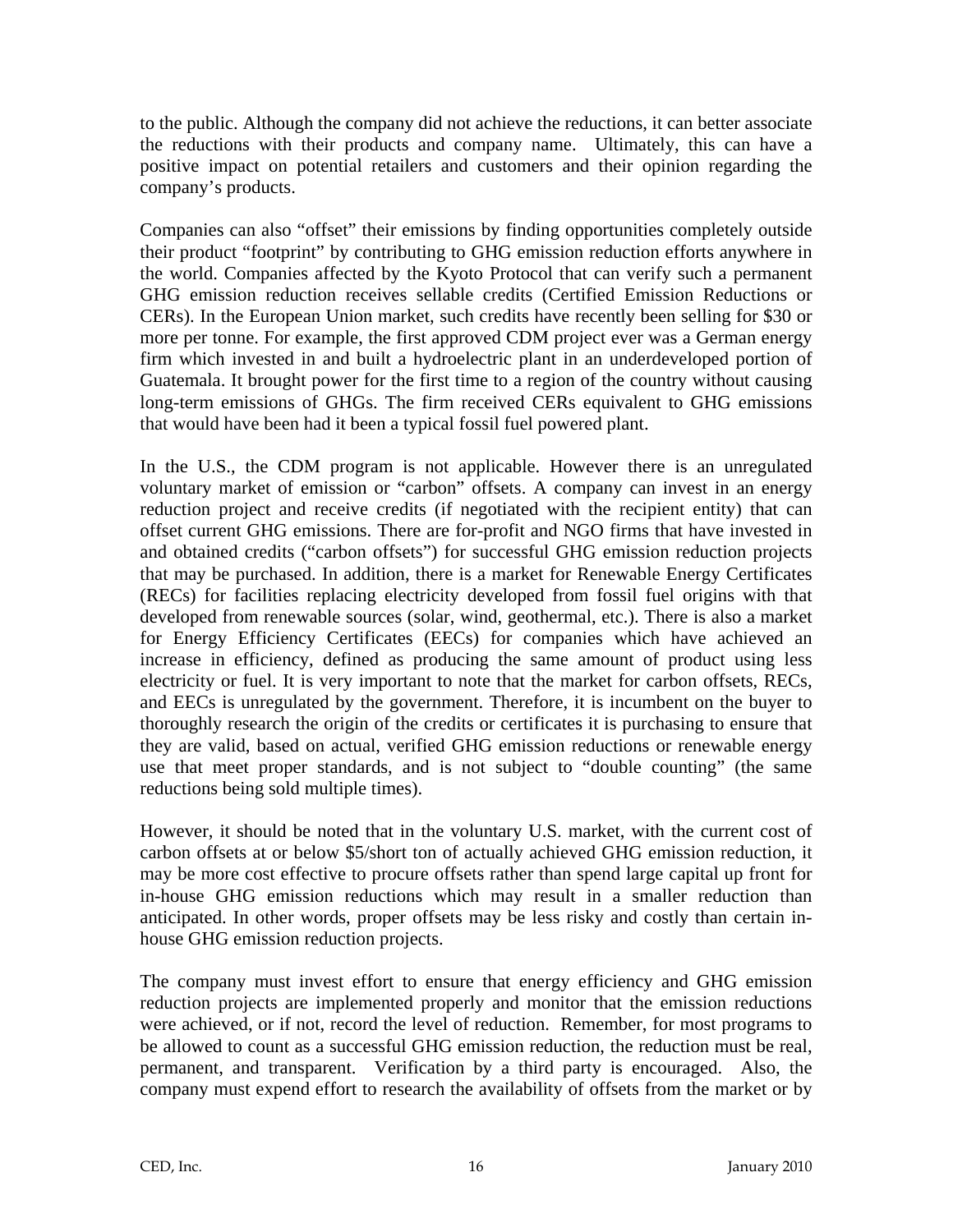investing in certain projects. The company must have a full understanding of the validity of the project and its offsets and ensure that its image does not negatively impact the company's.

In summary, a company must use its engineering and business resources to determine a GHG emission reduction goal. It needs to fully understand the nature of its baseline emissions inventory and related carbon footprint. After an energy audit or assessment identifies which projects represent good opportunities to reduce energy usage and GHG emissions ("low hanging fruit" or similar) and assessing the U.S. voluntary carbon market, the company can now use engineering and business principles to set a reasonable, achievable GHG emission reduction goal, that may well be a combination of successfully implementing in-house energy reduction projects, management of other carbon sources, and helping to implement GHG emission reduction projects within the "footprint" of the company's products and even completely outside company operations.

### **REPORTING SUCCESS**

After the baseline GHG emissions inventory is complete, the emission reduction strategies are developed, implemented, and taken through to permanently reduce GHG emissions, the company can now report successful GHG emission reductions. Proper reporting and documenting of your GHG emissions is important for several reasons. It is critical to record your exact methodology so that it remains consistent from year to year. With turnover in staff, consistency over time is a challenge. A robust report is critical.

Although not discussed earlier, there will likely be early action rewards in a future U.S. federal GHG rule and in the replacement global protocol for Kyoto beginning in 2013. Proper transparent documentation of your GHG emission reductions is critical to ensure that your company will get the maximum future credit for its current actions which will lessen your future regulatory obligations under these rules.

Reporting may be performed in two ways. In each case, it is critical that your efforts be transparent for authorities to review your actions for potential regulatory or financial credit and also because of future staff turnover; new personnel should be able to follow the same methods as previous. One can prepare a traditional "text" report, providing detailed background about climate change, discussing the methodologies, and showing raw and calculated data in an appendix. An alternative is an Inventory Management Plan (IMP), an abbreviated format with methodologies spelled out, usually in bulleted form. Some find this format more useful in keeping the methodology consistent and in knowing when the official methodology has changed. In either case, a major goal for either report is to keep the exact methodologies for performing annual GHG emission inventories transparent and consistent with accepted global standards.

Of course, when your company has achieved a successful reduction in GHG emissions, the Communications Group should publicize it internally and externally through publications, such as internal newsletters, your website, and external registries. Several